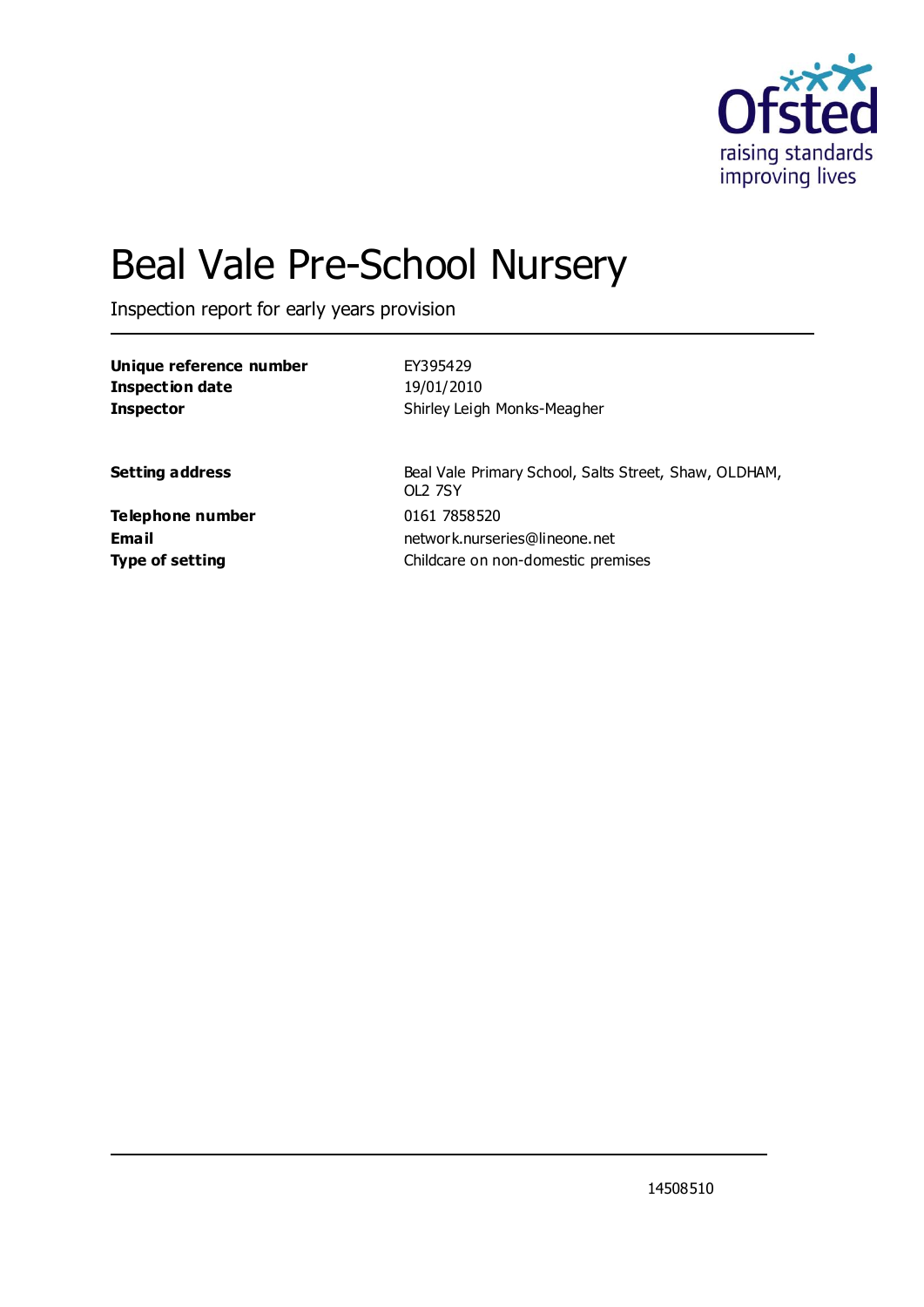The Office for Standards in Education, Children's Services and Skills (Ofsted) regulates and inspects to achieve excellence in the care of children and young people, and in education and skills for learners of all ages. It regulates and inspects childcare and children's social care, and inspects the Children and Family Court Advisory Support Service (Cafcass), schools, colleges, initial teacher training, work-based learning and skills training, adult and community learning, and education and training in prisons and other secure establishments. It rates council children's services, and inspects services for looked after children, safeguarding and child protection.

If you would like a copy of this document in a different format, such as large print or Braille, please telephone 0300 123 1231, or email enquiries@ofsted.gov.uk.

You may copy all or parts of this document for non-commercial educational purposes, as long as you give details of the source and date of publication and do not alter the information in any way.

Royal Exchange Buildings St Ann's Square Manchester M2 7LA

T: 0300 123 1231 Textphone: 0161 618 8524 E: enquiries@ofsted.gov.uk W: [www.ofsted.gov.uk](http://www.ofsted.gov.uk/)

© Crown copyright 2009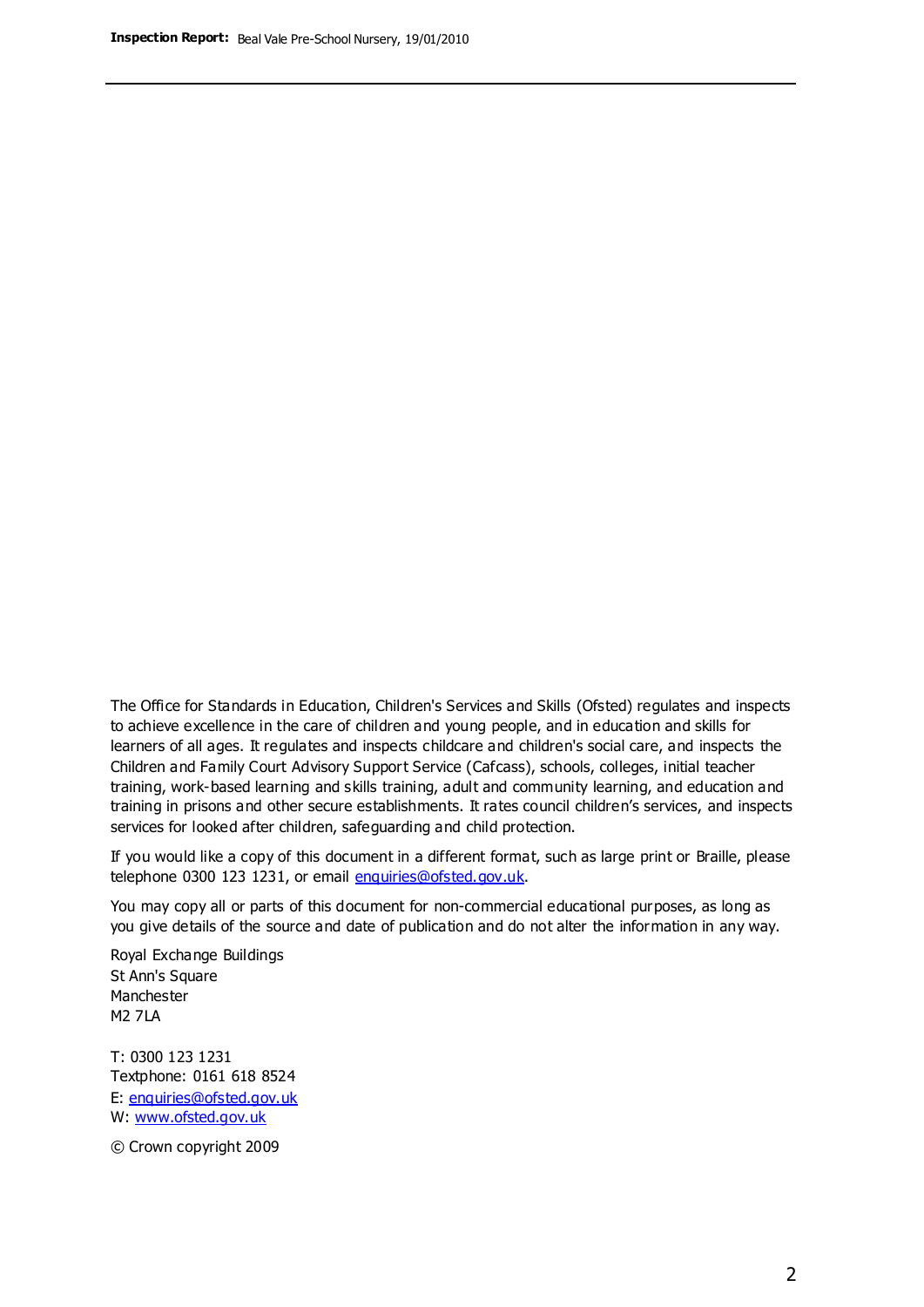## **Introduction**

This inspection was carried out by Ofsted under Sections 49 and 50 of the Childcare Act 2006 on the quality and standards of the registered early years provision. 'Early years provision' refers to provision regulated by Ofsted for children from birth to 31 August following their fifth birthday (the early years age group). The registered person must ensure that this provision complies with the statutory framework for children's learning, development and welfare, known as the *Early* Years Foundation Stage.

The provider must provide a copy of this report to all parents with children at the setting where reasonably practicable. The provider must provide a copy of the report to any other person who asks for one, but may charge a fee for this service (The Childcare (Inspection) Regulations 2008 regulations 9 and 10).

The setting also makes provision for children older than the early years age group which is registered on the voluntary and/or compulsory part(s) of the Childcare Register. This report does not include an evaluation of that provision, but a comment about compliance with the requirements of the Childcare Register is included in Annex B.

Please see our website for more information about each childcare provider. We publish inspection reports, conditions of registration and details of complaints we receive where we or the provider take action to meet the requirements of registration.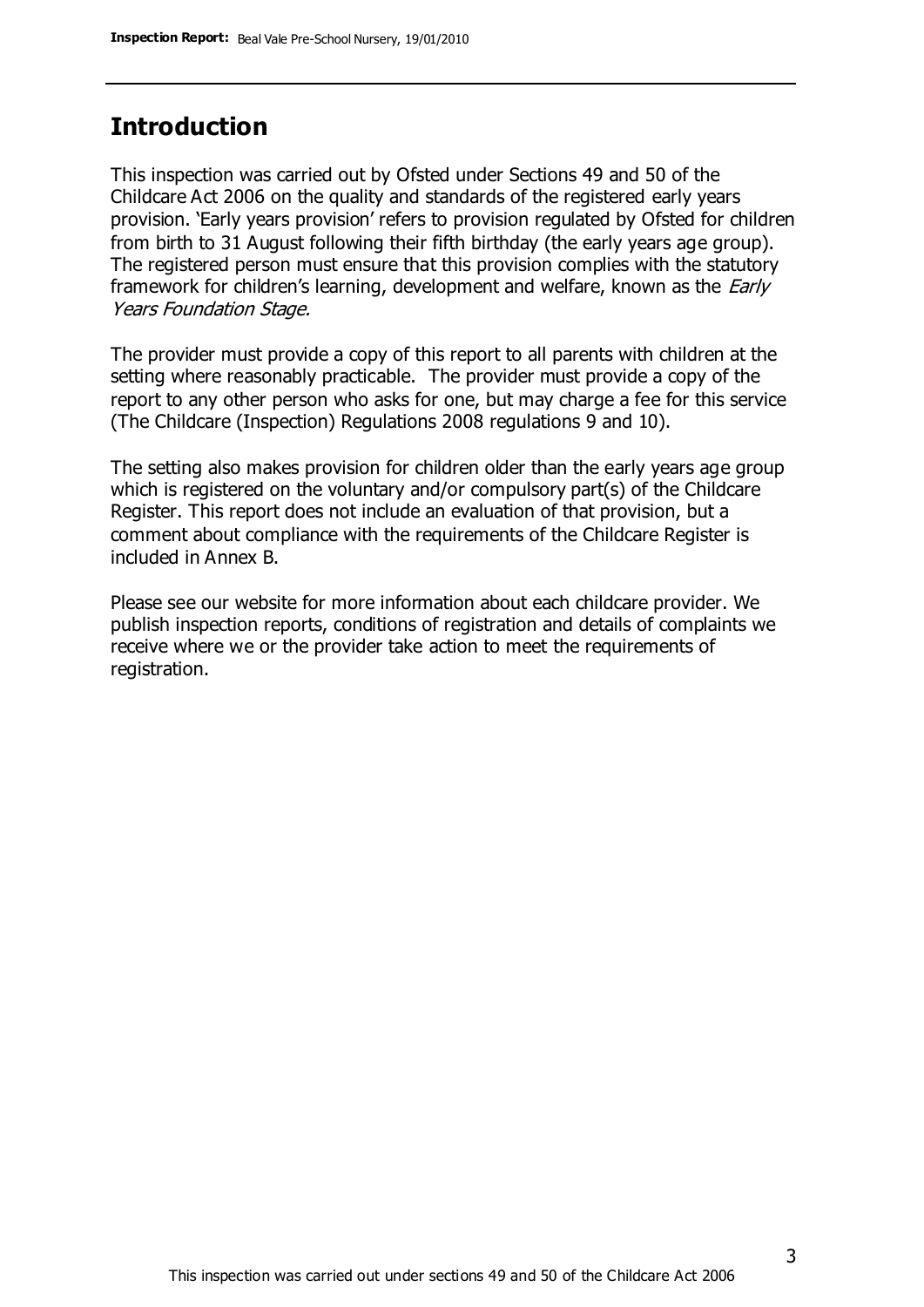# **Description of the setting**

Beal Vale Pre-School Nursery has been registered since 2009. The pre-school is independently owned and operated by Network Nurseries Limited within Beal Vale Primary School, Shaw near Oldham. The pre-school is open to all children from the community in addition to those who expect to attend the school. Children have access to the pre-school playroom and a secure outdoor play area. There is easy access to the building.

The pre-school is registered for a maximum of 32 children in the early years age group. There are currently 22 children on roll attending either full or part time sessions. It opens Monday to Friday, during term time only, between the hours of 9.30am and 3.30pm. There are currently two members of staff working directly with children and both hold appropriate level 3 qualifications. Older children may be cared for under the setting's registration on the compulsory and voluntary parts of the Childcare Register.

## **The overall effectiveness of the early years provision**

Overall the quality of the provision is good.

The pre-school offers a bright and stimulating environment in which children develop confidence, have fun and make good progress towards the early learning goals. Their welfare and well-being is efficiently promoted. Children are developing a strong sense of belonging because the setting respects and values them as unique individuals. A motivated and enthusiastic staff team share a common sense of purpose and effectively work with parents and others to ensure all children receive the levels of support they need to maximise their achievements and enjoyment. The setting demonstrates a realistic capacity for continuous improvement and is aware of key areas for further development.

## **What steps need to be taken to improve provision further?**

To further improve the early years provision the registered person should:

- maintain continuous provision resources at levels which enable children to successfully examine their ideas and thoughts in a practical way
- devise opportunities and develop resources to stimulate children's interest in books.

# **The effectiveness of leadership and management of the early years provision**

Effective teamwork, policies and practice ensure children's safety, welfare and well-being. A strong emphasis is placed on safeguarding children. Clear procedures are in place for the recruitment, selection and induction of staff, ensuring children are cared for by suitable people. The team have a secure understanding of the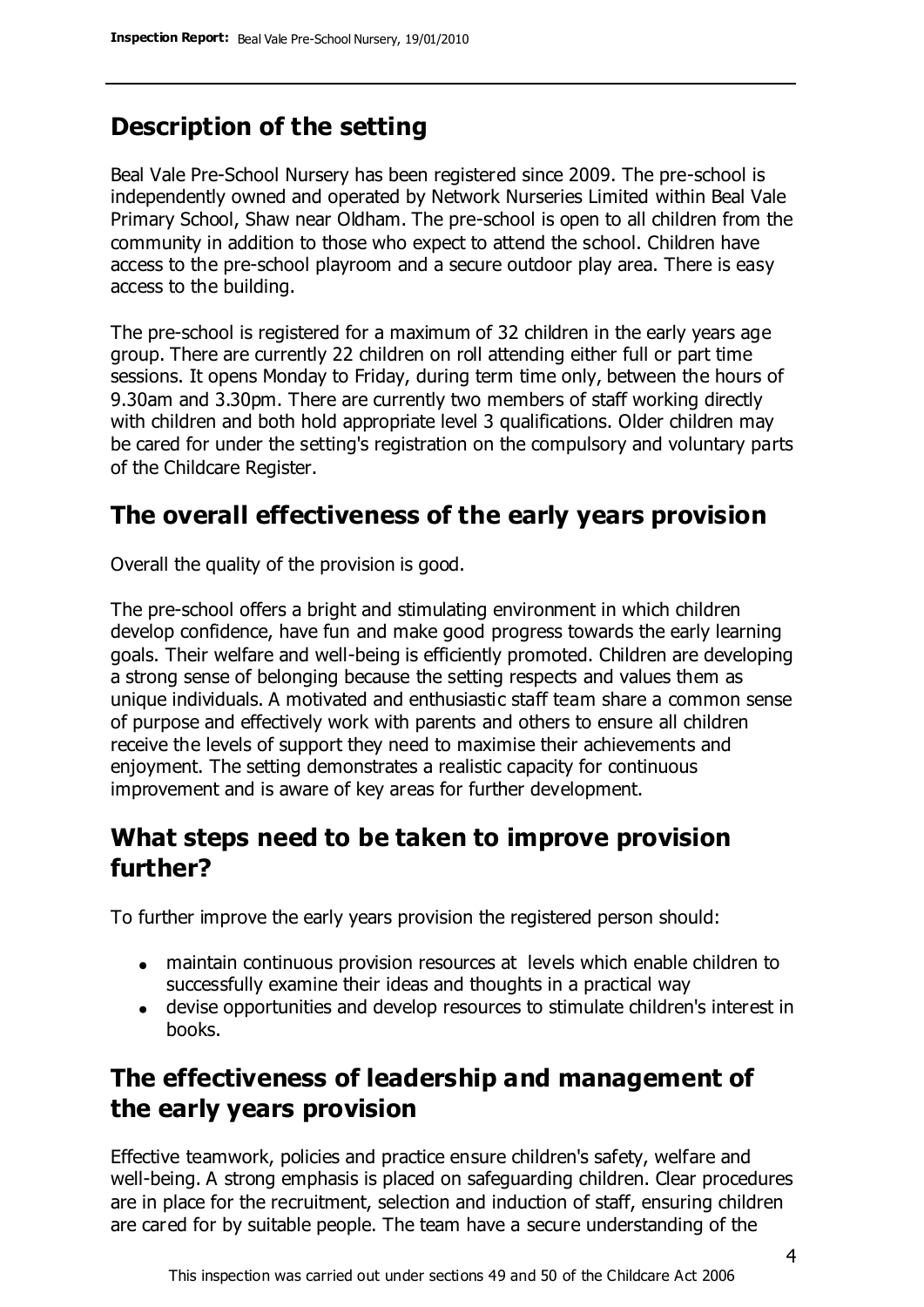indicators of abuse and clearly comprehend the procedures to be followed should they be concerned about a child's welfare. Detailed risk assessment is undertaken and daily visual checks are carried out to sustain a safe environment for the children. The entrance to the setting is effectively monitored. Effective staff deployment ensures children are well supervised at all times. All legally required documentation and records relating to children's welfare are in place.

The manager has a clear idea about what she wishes to achieve and her team share her aims and enthusiasm. Regular team meetings and appraisal systems effectively review practice and motivate staff. The setting is organised into learning areas where the setting's resources are arranged to provide continual provision to encourage children to make choices and decisions independently. However, staff do not always ensure that resources are maintained effectively in the areas or replenished when children have used them. Effective partnerships with interagency teams ensure each child gets the additional support they need to promote their achievements and well-being. Staff have a clear understanding of children's backgrounds and needs through effective information sharing with all persons involved with the individual child.

The partnerships with parents are good. Parents are provided with lots of information through a variety of sources. For example, a display in the foyer provides parents with information relating to the Early Years Foundation Stage and how children learn. Parents' meetings and progress record books enable parents to keep up to date with their children's achievements and be involved in their learning. Parents' views are actively sought and respected and feed into the selfevaluation systems. The manager has a realistic view of her provision and its strengths and weaknesses. Action plans have been identified to target improvement and improve outcomes for children who attend.

## **The quality and standards of the early years provision and outcomes for children**

Staff have a secure understanding of the Early Years Foundation Stage and how children learn through play. They provide a wide range of interesting and stimulating activities, opportunities and experiences. The environment is laid out to effectively enable all children to move around freely and develop initiative and independence. The individual support staff offer the children significantly contributes to their enthusiasm to learn and their budding confidence. Children are consistently engaged in their play and spend their time playing on their own, with peers and with staff. An effective balance of adult-led activities complements children's free choice which allows them to follow their interests and ideas both inside and outdoors. Sensitive observation and assessment is integral to the staff's practice and these highlight future learning and inform the planning thus ensuring each child's individual learning needs and styles are well catered for.

Children are developing good communication skills because staff engage with them, ask them open-ended questions and listen carefully to what they say. Children are beginning to listen well at circle times and enjoy stories in small groups. However, the children rarely handle books independently because they do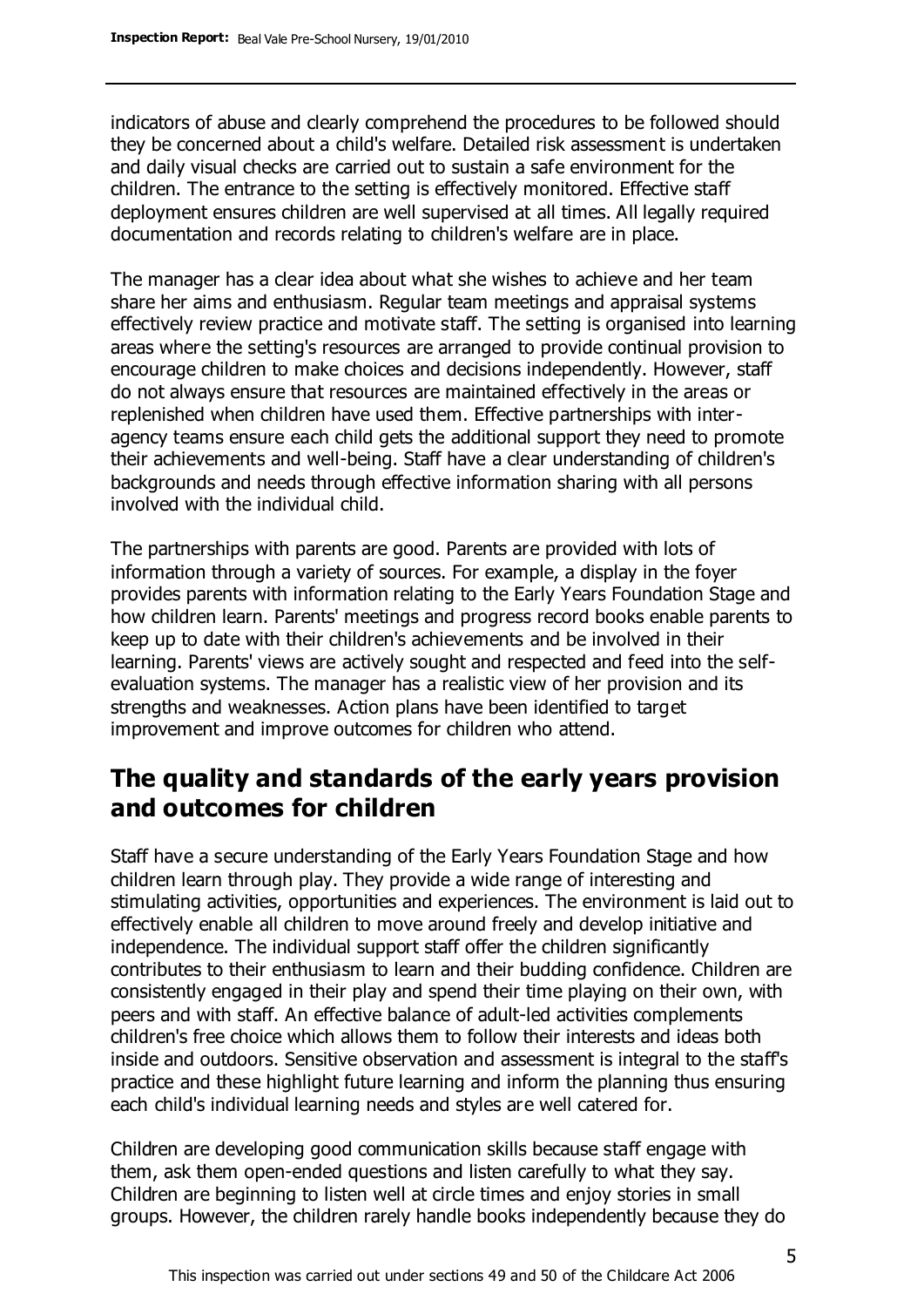not access the book area during their free choice sessions. Children mark-make effectively. They draw around stencils and freely form shapes, figures and letters. They are encouraged to learn about themselves and the wider world. For example, they examine themselves in mirrors and paint self-portraits and work together cooperatively to produce a picture of a life-size person for display. Children's critical thinking is demonstrated well during this activity as they discuss and implement their thoughts and ideas. For example, children paint their own hands and use them to print the person's hands, they draw round their own foot to give the person feet and discuss avidly where the body parts 'fit'. They carefully select skin colour paint for the person's face and enjoy mixing paints together to produce lighter, darker and new colours for the person's clothes.

Children are developing their imaginations well. They enjoy acting out simple domestic scenes in the home area. They imitate cooking at the stove after carefully selecting eggs, bacon and sausages from the play food supplies and negotiate together who will do which tasks, such as setting the table, going to the shop and making the tea to drink. Children have an awareness of computers. Many can effectively manipulate the mouse to select the program they wish to play whilst others who are not quite as competent confidently explain to staff what they need help with. Children are developing good self-help skills. They take themselves to the toilet and wash their hands confidently and competently. They select aprons for messy activities, pour their own drinks from the jug and put on their coats for outdoor activities. Children are developing an awareness of healthy lifestyles. They harvest vegetables from the growing patch and select toast, fresh fruit or vegetable sticks at snack time. A visit from the district nurse and her light box has indelibly raised their awareness of germs. Their well-resourced outdoor area offers them plenty of scope to practise and refine their large physical skills as they climb, balance and manoeuvre wheeled vehicles.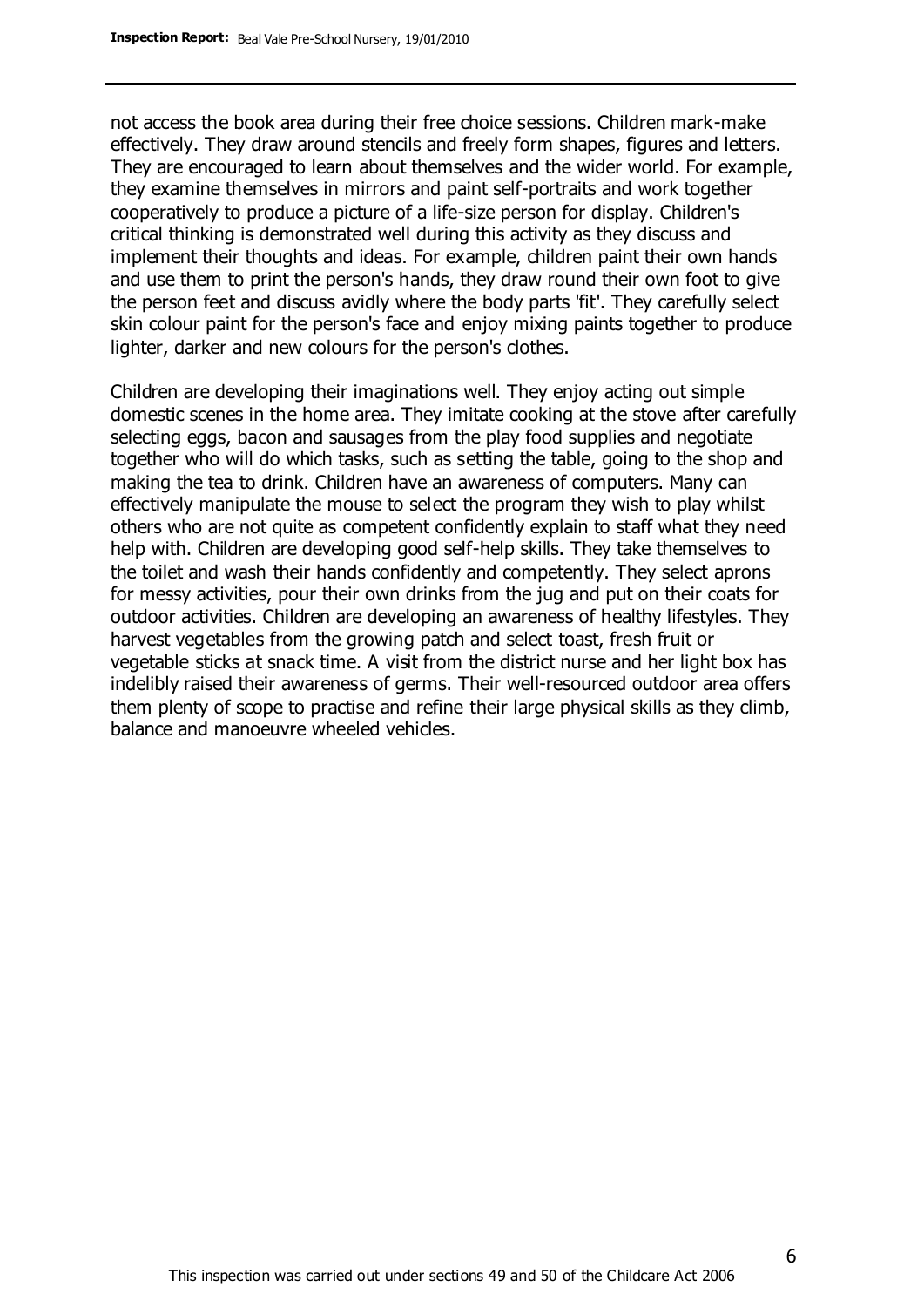# **Annex A: record of inspection judgements**

#### **The key inspection judgements and what they mean**

Grade 1 is Outstanding: this aspect of the provision is of exceptionally high quality Grade 2 is Good: this aspect of the provision is strong Grade 3 is Satisfactory: this aspect of the provision is sound Grade 4 is Inadequate: this aspect of the provision is not good enough

#### **The overall effectiveness of the early years provision**

| How well does the setting meet the needs of the<br>children in the Early Years Foundation Stage? |  |
|--------------------------------------------------------------------------------------------------|--|
| The capacity of the provision to maintain continuous                                             |  |
| improvement                                                                                      |  |

#### **The effectiveness of leadership and management of the early years provision**

| How effectively is the Early Years Foundation Stage led                                         |   |
|-------------------------------------------------------------------------------------------------|---|
| and managed?                                                                                    |   |
| The effectiveness of leadership and management in embedding<br>ambition and driving improvement |   |
|                                                                                                 |   |
| The effectiveness with which the setting deploys resources                                      | 3 |
| The effectiveness with which the setting promotes equality and                                  |   |
| diversity                                                                                       |   |
| The effectiveness of safeguarding                                                               | 2 |
| The effectiveness of the setting's self-evaluation, including the                               |   |
| steps taken to promote improvement                                                              |   |
| The effectiveness of partnerships                                                               |   |
| The effectiveness of the setting's engagement with parents and                                  |   |
| carers                                                                                          |   |

#### **The quality of the provision in the Early Years Foundation Stage**

The quality of the provision in the Early Years Foundation Stage  $\vert$  2

### **Outcomes for children in the Early Years Foundation Stage**

| <b>Outcomes for children in the Early Years Foundation</b>    |  |
|---------------------------------------------------------------|--|
| <b>Stage</b>                                                  |  |
| The extent to which children achieve and enjoy their learning |  |
| The extent to which children feel safe                        |  |
| The extent to which children adopt healthy lifestyles         |  |
| The extent to which children make a positive contribution     |  |
| The extent to which children develop skills for the future    |  |

Any complaints about the inspection or report should be made following the procedures set out in the guidance available from Ofsted's website: www.ofsted.gov.uk